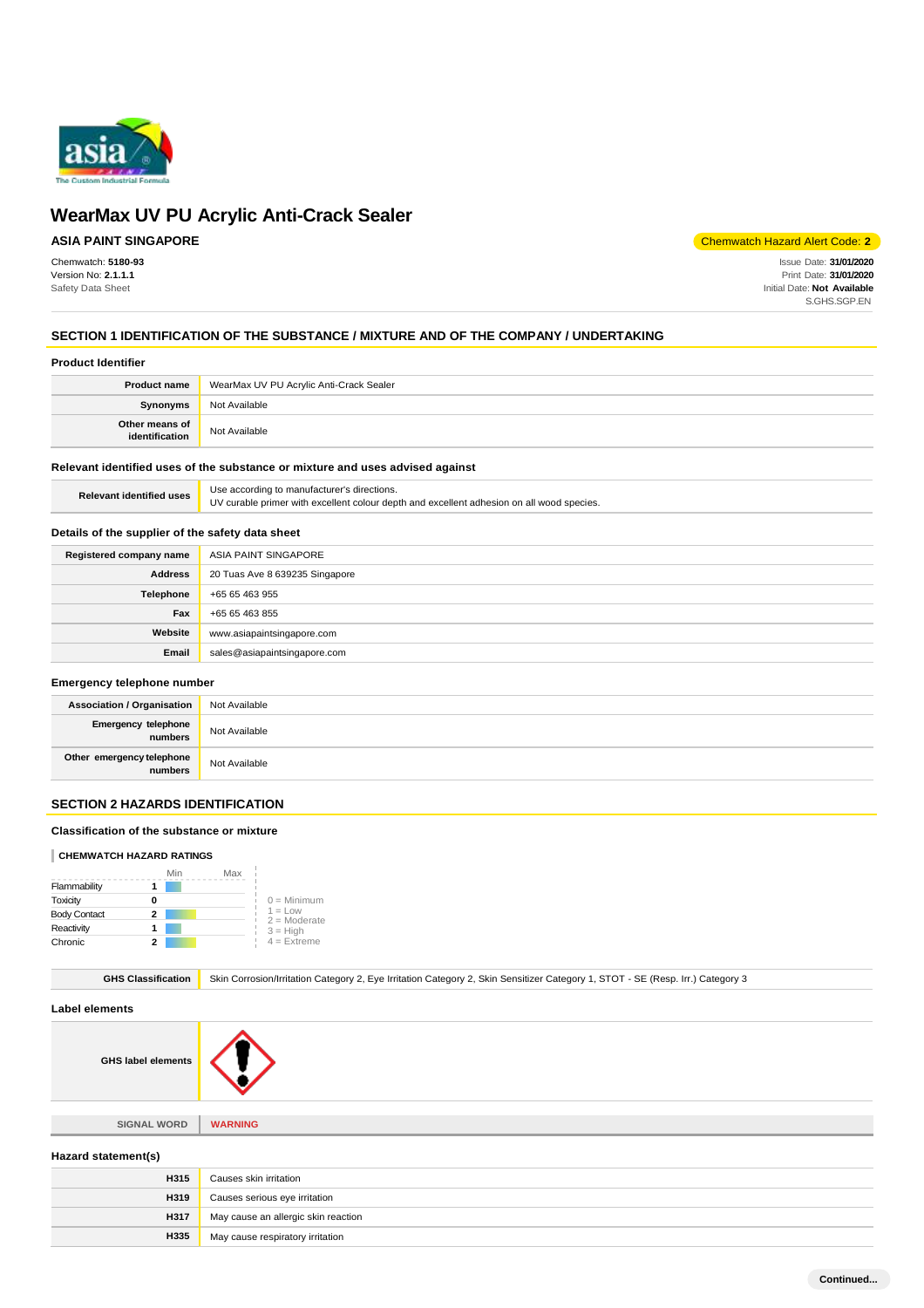# **Precautionary statement(s) Prevention**

| P271 | Use only outdoors or in a well-ventilated area.                            |
|------|----------------------------------------------------------------------------|
| P280 | Wear protective gloves/protective clothing/eye protection/face protection. |
| P261 | Avoid breathing dust/fume/gas/mist/vapours/spray.                          |
| P272 | Contaminated work clothing should not be allowed out of the workplace.     |

### **Precautionary statement(s) Response**

| P302+P352      | IF ON SKIN: Wash with plenty of water and soap                                                                                   |  |
|----------------|----------------------------------------------------------------------------------------------------------------------------------|--|
| P305+P351+P338 | IF IN EYES: Rinse cautiously with water for several minutes. Remove contact lenses, if present and easy to do. Continue rinsing. |  |
| P312           | Call a POISON CENTER/doctor/physician/first aider/if you feel unwell.                                                            |  |
| P333+P313      | If skin irritation or rash occurs: Get medical advice/attention.                                                                 |  |
| P337+P313      | If eye irritation persists: Get medical advice/attention.                                                                        |  |
| P362+P364      | Take off contaminated clothing and wash it before reuse.                                                                         |  |
| P304+P340      | IF INHALED: Remove person to fresh air and keep comfortable for breathing.                                                       |  |

### **Precautionary statement(s) Storage**

| P405                      |                                                                                           |
|---------------------------|-------------------------------------------------------------------------------------------|
| <b>DAO</b><br><b>DOOO</b> | $2$ tori<br>* tightly closed.<br>1110<br>-ventilated place.<br>container<br>Kee<br>.<br>. |

#### **Precautionary statement(s) Disposal**

**P501** Dispose of contents/container in accordance with local regulations.

### **SECTION 3 COMPOSITION / INFORMATION ON INGREDIENTS**

### **Substances**

See section below for composition of Mixtures

### **Mixtures**

| <b>CAS No</b> | %[weight] | Name                    |
|---------------|-----------|-------------------------|
| 57472-68-1    | $10 - 20$ | vlene alvcol diacrvlate |
| 27138-31-4    | $0.5 - 1$ | vlene alvcol dibenzoate |

# **SECTION 4 FIRST AID MEASURES**

**Description of first aid measures**

| <b>Eye Contact</b>  | If this product comes in contact with the eyes:<br>Wash out immediately with fresh running water.<br>Ensure complete irrigation of the eye by keeping eyelids apart and away from eye and moving the eyelids by occasionally lifting the upper and lower lids.<br>Seek medical attention without delay; if pain persists or recurs seek medical attention.<br>Removal of contact lenses after an eye injury should only be undertaken by skilled personnel.                                      |
|---------------------|--------------------------------------------------------------------------------------------------------------------------------------------------------------------------------------------------------------------------------------------------------------------------------------------------------------------------------------------------------------------------------------------------------------------------------------------------------------------------------------------------|
| <b>Skin Contact</b> | If skin contact occurs:<br>Immediately remove all contaminated clothing, including footwear.<br>Flush skin and hair with running water (and soap if available).<br>Seek medical attention in event of irritation.                                                                                                                                                                                                                                                                                |
| <b>Inhalation</b>   | If furnes or combustion products are inhaled remove from contaminated area.<br>Lay patient down. Keep warm and rested.<br>Prostheses such as false teeth, which may block airway, should be removed, where possible, prior to initiating first aid procedures.<br>Apply artificial respiration if not breathing, preferably with a demand valve resuscitator, bag-valve mask device, or pocket mask as trained. Perform CPR if<br>necessary.<br>Transport to hospital, or doctor, without delay. |
| Ingestion           | Immediately give a glass of water.<br>First aid is not generally required. If in doubt, contact a Poisons Information Centre or a doctor.                                                                                                                                                                                                                                                                                                                                                        |

# **Indication of any immediate medical attention and special treatment needed**

Treat symptomatically.

# **SECTION 5 FIREFIGHTING MEASURES**

# **Extinguishing media**

| ▶ Water spray or fog.<br>▶ Foam.<br>▶ Dry chemical powder.<br>▶ BCF (where regulations permit).<br>$\triangleright$ Carbon dioxide. |
|-------------------------------------------------------------------------------------------------------------------------------------|
|-------------------------------------------------------------------------------------------------------------------------------------|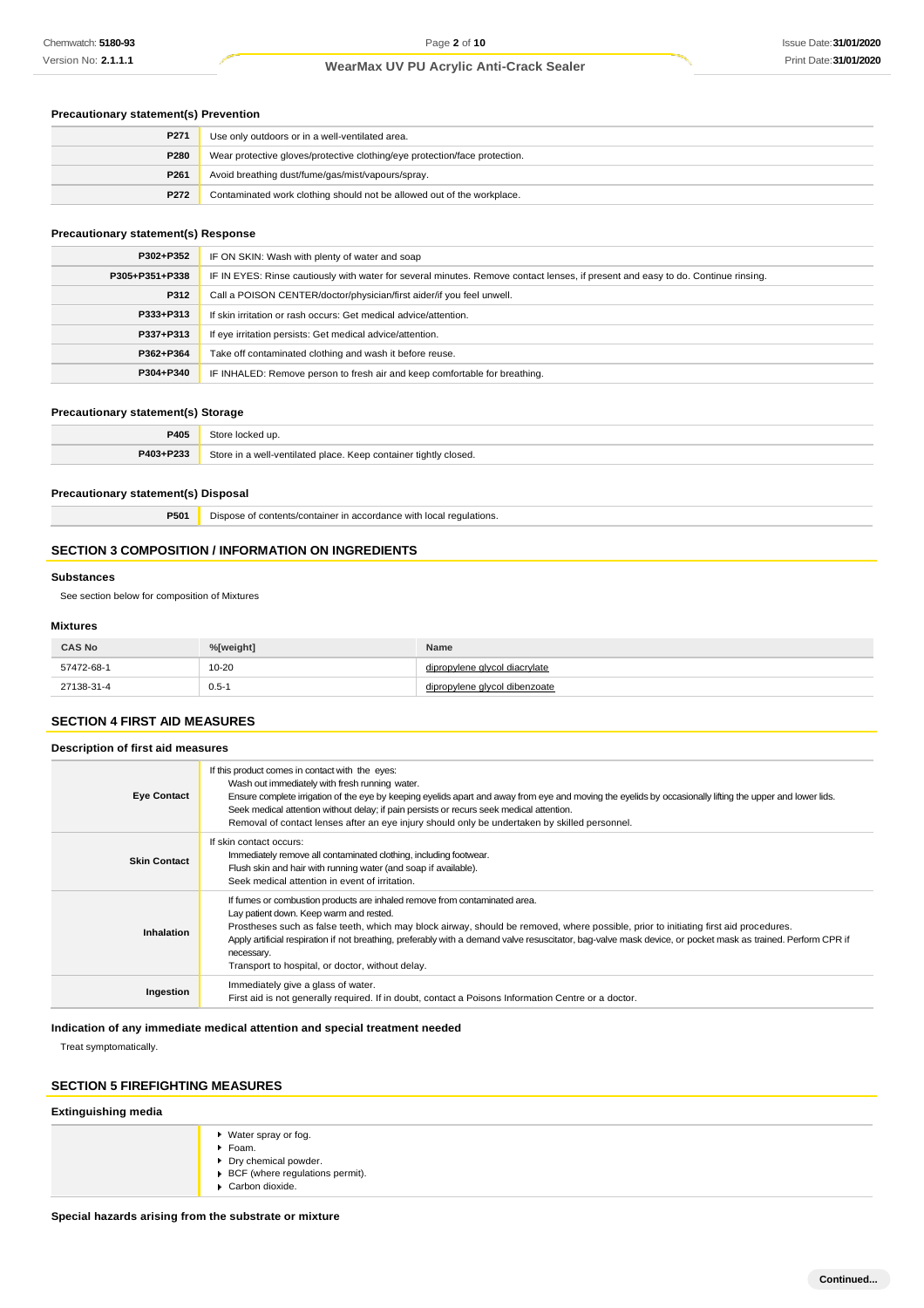| <b>Fire Incompatibility</b>    | Avoid contamination with oxidising agents i.e. nitrates, oxidising acids, chlorine bleaches, pool chlorine etc. as ignition may result                                                                                                                                                                                                                                                                                                                                                                                                                                                                                                                                                                                        |  |  |
|--------------------------------|-------------------------------------------------------------------------------------------------------------------------------------------------------------------------------------------------------------------------------------------------------------------------------------------------------------------------------------------------------------------------------------------------------------------------------------------------------------------------------------------------------------------------------------------------------------------------------------------------------------------------------------------------------------------------------------------------------------------------------|--|--|
| <b>Advice for firefighters</b> |                                                                                                                                                                                                                                                                                                                                                                                                                                                                                                                                                                                                                                                                                                                               |  |  |
| <b>Fire Fighting</b>           | Alert Fire Brigade and tell them location and nature of hazard.<br>May be violently or explosively reactive.<br>Wear full body protective clothing with breathing apparatus.<br>Prevent, by any means available, spillage from entering drains or water course.<br>Fight fire from a safe distance, with adequate cover.<br>If safe, switch off electrical equipment until vapour fire hazard removed.<br>Use water delivered as a fine spray to control the fire and cool adjacent area.<br>Avoid spraying water onto liquid pools.<br>Do not approach containers suspected to be hot.<br>Cool fire exposed containers with water spray from a protected location.<br>If safe to do so, remove containers from path of fire. |  |  |
| <b>Fire/Explosion Hazard</b>   | Combustible.<br>Slight fire hazard when exposed to heat or flame.<br>Heating may cause expansion or decomposition leading to violent rupture of containers.<br>On combustion, may emit toxic fumes of carbon monoxide (CO).<br>May emit acrid smoke.<br>Mists containing combustible materials may be explosive.<br>Combustion products include, carbon dioxide (CO2), other pyrolysis products typical of burning organic materialMay emit poisonous fumes. May emit corrosive<br>fumes.                                                                                                                                                                                                                                     |  |  |

# **SECTION 6 ACCIDENTAL RELEASE MEASURES**

### **Personal precautions, protective equipment and emergency procedures**

| <b>Minor Spills</b> | Remove all ignition sources.<br>Clean up all spills immediately.<br>Avoid breathing vapours and contact with skin and eyes.<br>Control personal contact with the substance, by using protective equipment.<br>Contain and absorb spill with sand, earth, inert material or vermiculite.<br>Wipe up.<br>Place in a suitable, labelled container for waste disposal.                                                                                                                                                                                                                                                                                                                                                                                                  |
|---------------------|---------------------------------------------------------------------------------------------------------------------------------------------------------------------------------------------------------------------------------------------------------------------------------------------------------------------------------------------------------------------------------------------------------------------------------------------------------------------------------------------------------------------------------------------------------------------------------------------------------------------------------------------------------------------------------------------------------------------------------------------------------------------|
| <b>Major Spills</b> | Moderate hazard.<br>Clear area of personnel and move upwind.<br>Alert Fire Brigade and tell them location and nature of hazard.<br>Wear breathing apparatus plus protective gloves.<br>Prevent, by any means available, spillage from entering drains or water course.<br>No smoking, naked lights or ignition sources.<br>Increase ventilation.<br>Stop leak if safe to do so.<br>Contain spill with sand, earth or vermiculite.<br>Collect recoverable product into labelled containers for recycling.<br>Absorb remaining product with sand, earth or vermiculite.<br>Collect solid residues and seal in labelled drums for disposal.<br>Wash area and prevent runoff into drains.<br>If contamination of drains or waterways occurs, advise emergency services. |
|                     |                                                                                                                                                                                                                                                                                                                                                                                                                                                                                                                                                                                                                                                                                                                                                                     |

Personal Protective Equipment advice is contained in Section 8 of the SDS.

# **SECTION 7 HANDLING AND STORAGE**

### **Precautions for safe handling**

| Safe handling | • Most acrylic monomers have low viscosity therefore pouring, material transfer and processing of these materials do not necessitate heating.<br>▶ Viscous monomers may require heating to facilitate handling. To facilitate product transfer from original containers, product must be heated to no more than<br>60 deg. C. (140 F.), for not more than 24 hours.<br>Do NOT use localised heat sources such as band heaters to heat/melt product.<br>• Do NOT use steam.<br>► Hot boxes or hot rooms are recommended for heating/melting material. The hot box or hot room should be set a maximum temperature of 60 deg. C. (140 F.).<br>Do NOT overheat - this may compromise product quality and /or result in an uncontrolled hazardous polymerisation.<br>If product freezes, heat as indicated above and mix gently to redistribute the inhibitor. Product should be consumed in its entirety after heating/ melting; avoid<br>multiple "reheats" which may affect product quality or result in product degradation.<br>▶ Product should be packaged with inhibitor(s). Unless inhibited, product may polymerise, raising temperature and pressure, possibly rupturing container.<br>Check inhibitor level periodically, adding to bulk material if needed. In addition, the product's inhibitor(s) require the presence of dissolved oxygen. Maintain,<br>at a minimum, the original headspace in the product container and do NOT blanket or mix with oxygen-free gas as it renders the inhibitor ineffective. Ensure<br>air space (oxygen) is present during product heating / melting.<br>Store product indoors at temperatures greater than the product's freeing point (or greater than 0 deg. C. (32 F).) if no freezing point available and below 38<br>$\bullet$ deg. C (100 F.).<br>Avoid prolonged storage (longer than shelf-life) storage temperatures above 38 deg. C (100 F.).<br>Store in tightly closed containers in a properly vented storage area away from heat, sparks, open flame, strong oxidisers, radiation and other initiators.<br>Prevent contamination by foreign materials.<br>Prevent moisture contact.<br>Use only non-sparking tools and limit storage time. Unless specified elsewhere, shelf-life is 6 months from receipt.<br>DO NOT allow clothing wet with material to stay in contact with skin<br>Avoid all personal contact, including inhalation. |
|---------------|------------------------------------------------------------------------------------------------------------------------------------------------------------------------------------------------------------------------------------------------------------------------------------------------------------------------------------------------------------------------------------------------------------------------------------------------------------------------------------------------------------------------------------------------------------------------------------------------------------------------------------------------------------------------------------------------------------------------------------------------------------------------------------------------------------------------------------------------------------------------------------------------------------------------------------------------------------------------------------------------------------------------------------------------------------------------------------------------------------------------------------------------------------------------------------------------------------------------------------------------------------------------------------------------------------------------------------------------------------------------------------------------------------------------------------------------------------------------------------------------------------------------------------------------------------------------------------------------------------------------------------------------------------------------------------------------------------------------------------------------------------------------------------------------------------------------------------------------------------------------------------------------------------------------------------------------------------------------------------------------------------------------------------------------------------------------------------------------------------------------------------------------------------------------------------------------------------------------------------------------------------------------------------------------------------------------------------------------------------------------------------------------------|
|               |                                                                                                                                                                                                                                                                                                                                                                                                                                                                                                                                                                                                                                                                                                                                                                                                                                                                                                                                                                                                                                                                                                                                                                                                                                                                                                                                                                                                                                                                                                                                                                                                                                                                                                                                                                                                                                                                                                                                                                                                                                                                                                                                                                                                                                                                                                                                                                                                      |
|               |                                                                                                                                                                                                                                                                                                                                                                                                                                                                                                                                                                                                                                                                                                                                                                                                                                                                                                                                                                                                                                                                                                                                                                                                                                                                                                                                                                                                                                                                                                                                                                                                                                                                                                                                                                                                                                                                                                                                                                                                                                                                                                                                                                                                                                                                                                                                                                                                      |
|               |                                                                                                                                                                                                                                                                                                                                                                                                                                                                                                                                                                                                                                                                                                                                                                                                                                                                                                                                                                                                                                                                                                                                                                                                                                                                                                                                                                                                                                                                                                                                                                                                                                                                                                                                                                                                                                                                                                                                                                                                                                                                                                                                                                                                                                                                                                                                                                                                      |
|               |                                                                                                                                                                                                                                                                                                                                                                                                                                                                                                                                                                                                                                                                                                                                                                                                                                                                                                                                                                                                                                                                                                                                                                                                                                                                                                                                                                                                                                                                                                                                                                                                                                                                                                                                                                                                                                                                                                                                                                                                                                                                                                                                                                                                                                                                                                                                                                                                      |
|               | • Wear protective clothing when risk of exposure occurs.<br>Use in a well-ventilated area.<br>٠                                                                                                                                                                                                                                                                                                                                                                                                                                                                                                                                                                                                                                                                                                                                                                                                                                                                                                                                                                                                                                                                                                                                                                                                                                                                                                                                                                                                                                                                                                                                                                                                                                                                                                                                                                                                                                                                                                                                                                                                                                                                                                                                                                                                                                                                                                      |
|               | Prevent concentration in hollows and sumps.                                                                                                                                                                                                                                                                                                                                                                                                                                                                                                                                                                                                                                                                                                                                                                                                                                                                                                                                                                                                                                                                                                                                                                                                                                                                                                                                                                                                                                                                                                                                                                                                                                                                                                                                                                                                                                                                                                                                                                                                                                                                                                                                                                                                                                                                                                                                                          |
|               | DO NOT enter confined spaces until atmosphere has been checked.                                                                                                                                                                                                                                                                                                                                                                                                                                                                                                                                                                                                                                                                                                                                                                                                                                                                                                                                                                                                                                                                                                                                                                                                                                                                                                                                                                                                                                                                                                                                                                                                                                                                                                                                                                                                                                                                                                                                                                                                                                                                                                                                                                                                                                                                                                                                      |
|               | Avoid smoking, naked lights or ignition sources.                                                                                                                                                                                                                                                                                                                                                                                                                                                                                                                                                                                                                                                                                                                                                                                                                                                                                                                                                                                                                                                                                                                                                                                                                                                                                                                                                                                                                                                                                                                                                                                                                                                                                                                                                                                                                                                                                                                                                                                                                                                                                                                                                                                                                                                                                                                                                     |
|               |                                                                                                                                                                                                                                                                                                                                                                                                                                                                                                                                                                                                                                                                                                                                                                                                                                                                                                                                                                                                                                                                                                                                                                                                                                                                                                                                                                                                                                                                                                                                                                                                                                                                                                                                                                                                                                                                                                                                                                                                                                                                                                                                                                                                                                                                                                                                                                                                      |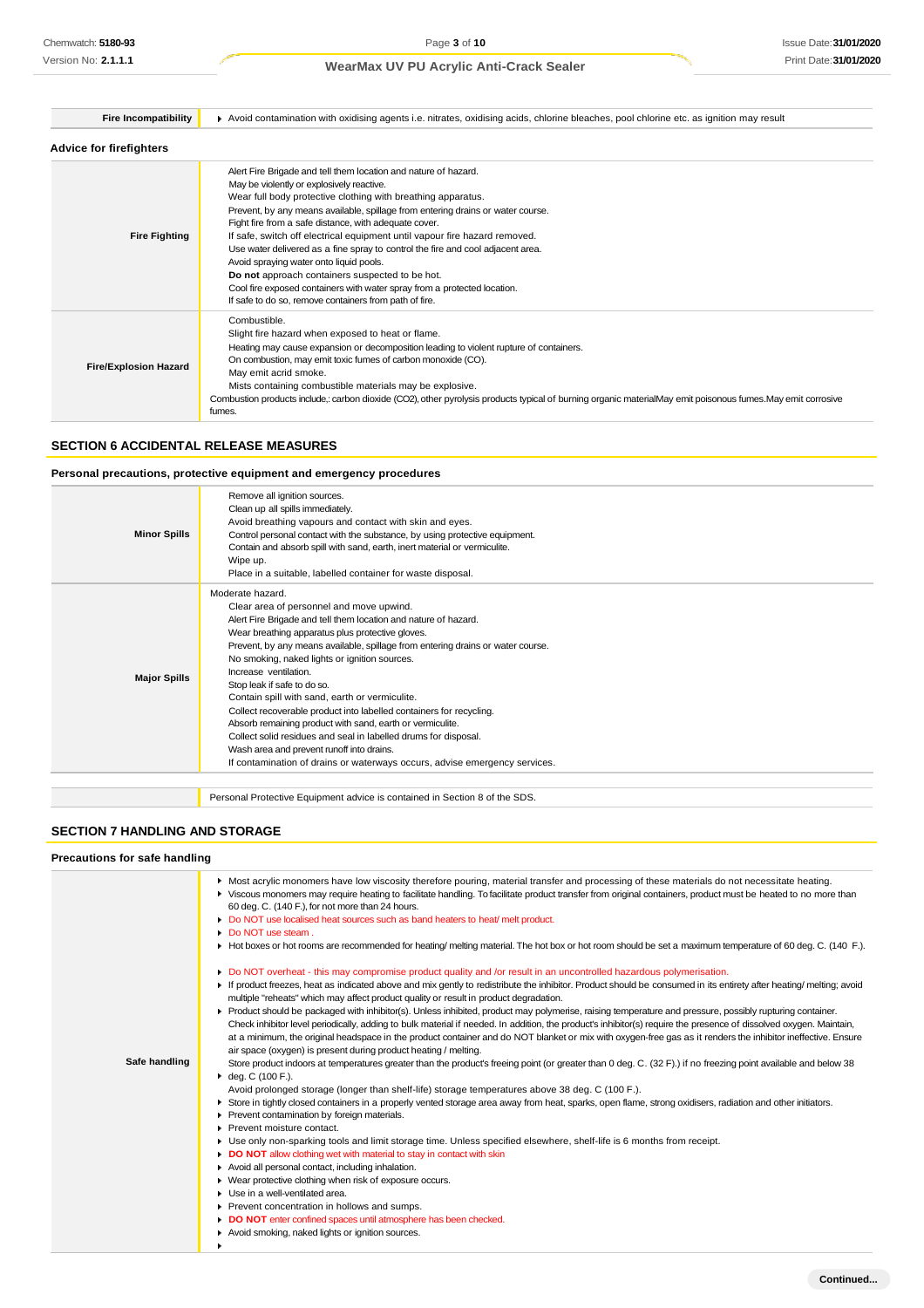|                                                                                        | Avoid contact with incompatible materials.                                                                       |  |
|----------------------------------------------------------------------------------------|------------------------------------------------------------------------------------------------------------------|--|
|                                                                                        | When handling, <b>DO NOT</b> eat, drink or smoke.                                                                |  |
|                                                                                        | Keep containers securely sealed when not in use.                                                                 |  |
| Avoid physical damage to containers.                                                   |                                                                                                                  |  |
|                                                                                        | Always wash hands with soap and water after handling.                                                            |  |
|                                                                                        | Work clothes should be laundered separately.                                                                     |  |
|                                                                                        | Use good occupational work practice.                                                                             |  |
| Observe manufacturer's storage and handling recommendations contained within this SDS. |                                                                                                                  |  |
|                                                                                        | Atmosphere should be regularly checked against established exposure standards to ensure safe working conditions. |  |
|                                                                                        | Store in original containers.                                                                                    |  |
|                                                                                        | Keep containers securely sealed.                                                                                 |  |
|                                                                                        | No smoking, naked lights or ignition sources.                                                                    |  |
| Other information                                                                      | Store in a cool, dry, well-ventilated area.                                                                      |  |
|                                                                                        | Store away from incompatible materials and foodstuff containers.                                                 |  |
|                                                                                        | Protect containers against physical damage and check regularly for leaks.                                        |  |
|                                                                                        | Observe manufacturer's storage and handling recommendations contained within this SDS.                           |  |
|                                                                                        |                                                                                                                  |  |

# **Conditions for safe storage, including any incompatibilities**

| Suitable container      | Metal can or drum<br>Packaging as recommended by manufacturer.<br>Check all containers are clearly labelled and free from leaks.                                                                                                                                                                                                                                                                                                                                                                                                                                                                                                                                                                                                                                                                                                                                                                                                                                                                                                                |
|-------------------------|-------------------------------------------------------------------------------------------------------------------------------------------------------------------------------------------------------------------------------------------------------------------------------------------------------------------------------------------------------------------------------------------------------------------------------------------------------------------------------------------------------------------------------------------------------------------------------------------------------------------------------------------------------------------------------------------------------------------------------------------------------------------------------------------------------------------------------------------------------------------------------------------------------------------------------------------------------------------------------------------------------------------------------------------------|
| Storage incompatibility | Polymerisation may occur slowly at room temperature.<br>Storage requires stabilising inhibitor content and dissolved oxygen content to be monitored. Refer to manufacturer's recommended levels.<br>DO NOT overfill containers so as to maintain free head space above product.<br>Blanketing or sparging with nitrogen or oxygen free gas will deactivate stabiliser.<br>Store below 38 deg.C.<br>for multifunctional acrylates:<br>Avoid exposure to free radical initiators (peroxides, persulfates), iron, rust, oxidisers, and strong acids and strong bases.<br>Avoid heat, flame, sunlight, X-rays or ultra-violet radiation.<br>Storage beyond expiration date, may initiate polymerisation. Polymerisation of large quantities may be violent (even explosive)<br>Contamination with polymerisation catalysts - peroxides, persulfates, oxidising agents - also strong acids, strong alkalies, will cause polymerisation with<br>exotherm - generation of heat.<br>Polymerisation of large quantities may be violent - even explosive. |

# **SECTION 8 EXPOSURE CONTROLS / PERSONAL PROTECTION**

### **Control parameters**

# **OCCUPATIONAL EXPOSURE LIMITS (OEL)**

# **INGREDIENT DATA**

Not Available

# **EMERGENCY LIMITS**

| Ingredient                                 | <b>Material name</b> | TEEL-1        | TEEL-2              | TEEL-3        |
|--------------------------------------------|----------------------|---------------|---------------------|---------------|
| WearMax UV PU Acrylic<br>Anti-Crack Sealer | Not Available        | Not Available | Not Available       | Not Available |
|                                            |                      |               |                     |               |
| Ingredient                                 | <b>Original IDLH</b> |               | <b>Revised IDLH</b> |               |
| dipropylene glycol diacrylate              | Not Available        |               | Not Available       |               |
| dipropylene glycol dibenzoate              | Not Available        |               | Not Available       |               |

# **Exposure controls**

|                                     | Engineering controls are used to remove a hazard or place a barrier between the worker and the hazard. Well-designed engineering controls can be highly<br>effective in protecting workers and will typically be independent of worker interactions to provide this high level of protection.<br>The basic types of engineering controls are:<br>Process controls which involve changing the way a job activity or process is done to reduce the risk.<br>Enclosure and/or isolation of emission source which keeps a selected hazard "physically" away from the worker and ventilation that strategically "adds" and<br>"removes" air in the work environment. Ventilation can remove or dilute an air contaminant if designed properly. The design of a ventilation system must match<br>the particular process and chemical or contaminant in use.<br>Employers may need to use multiple types of controls to prevent employee overexposure.<br>General exhaust is adequate under normal operating conditions. Local exhaust ventilation may be required in special circumstances. If risk of overexposure<br>exists, wear approved respirator. Supplied-air type respirator may be required in special circumstances. Correct fit is essential to ensure adequate protection.<br>Provide adequate ventilation in warehouses and enclosed storage areas. Air contaminants generated in the workplace possess varying "escape" velocities<br>which, in turn, determine the "capture velocities" of fresh circulating air required to effectively remove the contaminant. |                        |                                    |  |
|-------------------------------------|----------------------------------------------------------------------------------------------------------------------------------------------------------------------------------------------------------------------------------------------------------------------------------------------------------------------------------------------------------------------------------------------------------------------------------------------------------------------------------------------------------------------------------------------------------------------------------------------------------------------------------------------------------------------------------------------------------------------------------------------------------------------------------------------------------------------------------------------------------------------------------------------------------------------------------------------------------------------------------------------------------------------------------------------------------------------------------------------------------------------------------------------------------------------------------------------------------------------------------------------------------------------------------------------------------------------------------------------------------------------------------------------------------------------------------------------------------------------------------------------------------------------------------------------------------------------------|------------------------|------------------------------------|--|
| Appropriate engineering<br>controls | Type of Contaminant:                                                                                                                                                                                                                                                                                                                                                                                                                                                                                                                                                                                                                                                                                                                                                                                                                                                                                                                                                                                                                                                                                                                                                                                                                                                                                                                                                                                                                                                                                                                                                       |                        | Air Speed:                         |  |
|                                     | solvent, vapours, degreasing etc., evaporating from tank (in still air).                                                                                                                                                                                                                                                                                                                                                                                                                                                                                                                                                                                                                                                                                                                                                                                                                                                                                                                                                                                                                                                                                                                                                                                                                                                                                                                                                                                                                                                                                                   |                        | 0.25-0.5 m/s (50-100<br>f/min)     |  |
|                                     | aerosols, fumes from pouring operations, intermittent container filling, low speed conveyer transfers, welding, spray drift, plating<br>acid fumes, pickling (released at low velocity into zone of active generation)                                                                                                                                                                                                                                                                                                                                                                                                                                                                                                                                                                                                                                                                                                                                                                                                                                                                                                                                                                                                                                                                                                                                                                                                                                                                                                                                                     |                        | 0.5-1 m/s (100-200<br>$f/min.$ )   |  |
|                                     | direct spray, spray painting in shallow booths, drum filling, conveyer loading, crusher dusts, gas discharge (active generation into<br>zone of rapid air motion)                                                                                                                                                                                                                                                                                                                                                                                                                                                                                                                                                                                                                                                                                                                                                                                                                                                                                                                                                                                                                                                                                                                                                                                                                                                                                                                                                                                                          |                        | 1-2.5 m/s (200-500<br>$f/min.$ )   |  |
|                                     | grinding, abrasive blasting, tumbling, high speed wheel generated dusts (released at high initial velocity into zone of very high rapid<br>air motion)                                                                                                                                                                                                                                                                                                                                                                                                                                                                                                                                                                                                                                                                                                                                                                                                                                                                                                                                                                                                                                                                                                                                                                                                                                                                                                                                                                                                                     |                        | 2.5-10 m/s (500-2000<br>$f/min.$ ) |  |
|                                     | Within each range the appropriate value depends on:                                                                                                                                                                                                                                                                                                                                                                                                                                                                                                                                                                                                                                                                                                                                                                                                                                                                                                                                                                                                                                                                                                                                                                                                                                                                                                                                                                                                                                                                                                                        |                        |                                    |  |
|                                     | Lower end of the range                                                                                                                                                                                                                                                                                                                                                                                                                                                                                                                                                                                                                                                                                                                                                                                                                                                                                                                                                                                                                                                                                                                                                                                                                                                                                                                                                                                                                                                                                                                                                     | Upper end of the range |                                    |  |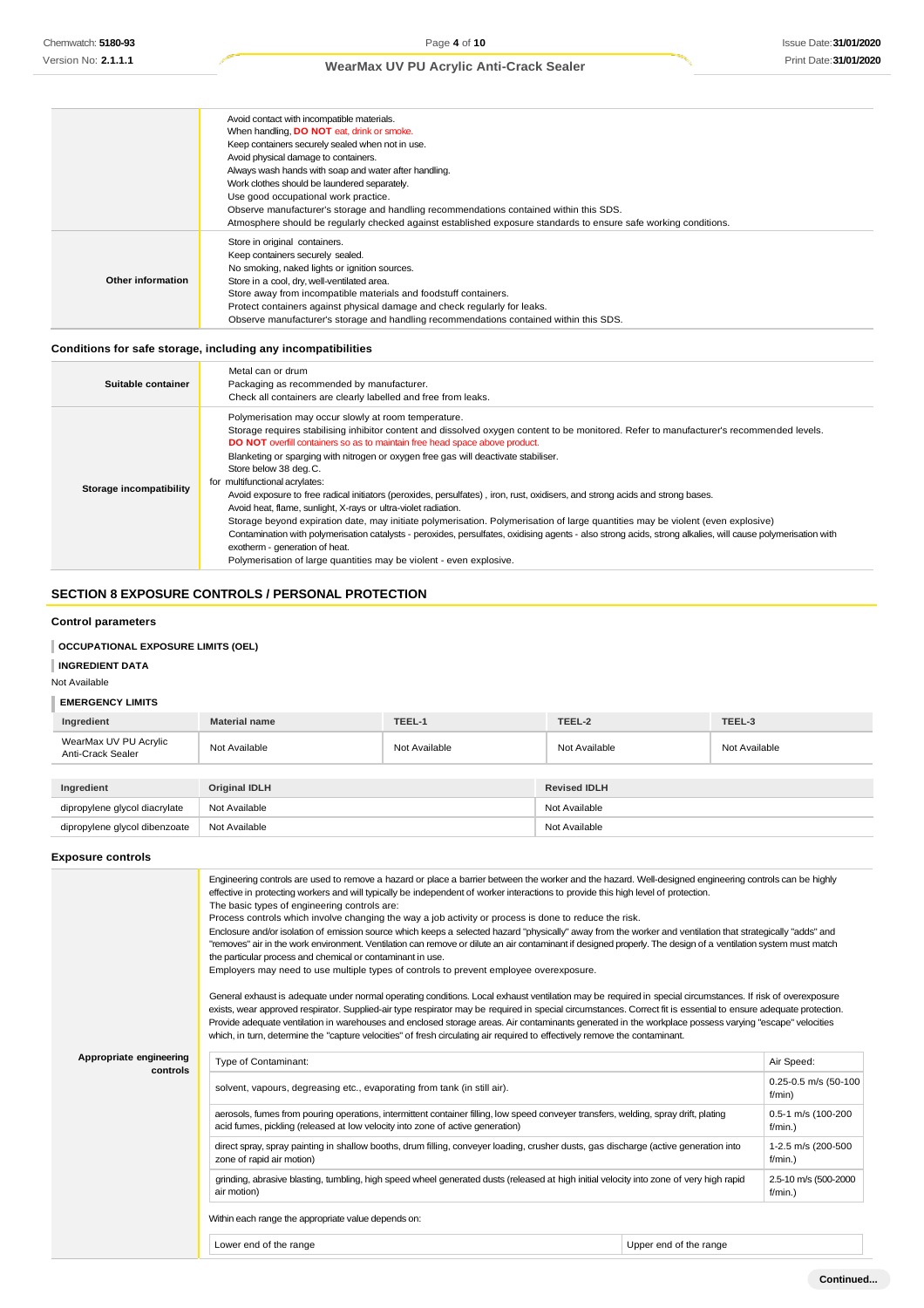|                              | 1: Room air currents minimal or favourable to capture                                                                                                                                                                                                                                                                                                                                                                                                                                                                                                                                                                                                                                                                                                                                                                                                                                                                                                                                                                                                                                                                                                                                                                                                                                                                                                                                                                                                                                                                                                                                                                                                                                                                                                                                                                                                                                                                                                                                                                                                                                                                                                                                                                       |                                                                                                                                                                                                                                                                                                     | 1: Disturbing room air currents                                                                                                                                                                           |
|------------------------------|-----------------------------------------------------------------------------------------------------------------------------------------------------------------------------------------------------------------------------------------------------------------------------------------------------------------------------------------------------------------------------------------------------------------------------------------------------------------------------------------------------------------------------------------------------------------------------------------------------------------------------------------------------------------------------------------------------------------------------------------------------------------------------------------------------------------------------------------------------------------------------------------------------------------------------------------------------------------------------------------------------------------------------------------------------------------------------------------------------------------------------------------------------------------------------------------------------------------------------------------------------------------------------------------------------------------------------------------------------------------------------------------------------------------------------------------------------------------------------------------------------------------------------------------------------------------------------------------------------------------------------------------------------------------------------------------------------------------------------------------------------------------------------------------------------------------------------------------------------------------------------------------------------------------------------------------------------------------------------------------------------------------------------------------------------------------------------------------------------------------------------------------------------------------------------------------------------------------------------|-----------------------------------------------------------------------------------------------------------------------------------------------------------------------------------------------------------------------------------------------------------------------------------------------------|-----------------------------------------------------------------------------------------------------------------------------------------------------------------------------------------------------------|
|                              | 2: Contaminants of low toxicity or of nuisance value only.                                                                                                                                                                                                                                                                                                                                                                                                                                                                                                                                                                                                                                                                                                                                                                                                                                                                                                                                                                                                                                                                                                                                                                                                                                                                                                                                                                                                                                                                                                                                                                                                                                                                                                                                                                                                                                                                                                                                                                                                                                                                                                                                                                  |                                                                                                                                                                                                                                                                                                     | 2: Contaminants of high toxicity                                                                                                                                                                          |
|                              | 3: Intermittent, low production.                                                                                                                                                                                                                                                                                                                                                                                                                                                                                                                                                                                                                                                                                                                                                                                                                                                                                                                                                                                                                                                                                                                                                                                                                                                                                                                                                                                                                                                                                                                                                                                                                                                                                                                                                                                                                                                                                                                                                                                                                                                                                                                                                                                            |                                                                                                                                                                                                                                                                                                     | 3: High production, heavy use                                                                                                                                                                             |
|                              | 4: Large hood or large air mass in motion                                                                                                                                                                                                                                                                                                                                                                                                                                                                                                                                                                                                                                                                                                                                                                                                                                                                                                                                                                                                                                                                                                                                                                                                                                                                                                                                                                                                                                                                                                                                                                                                                                                                                                                                                                                                                                                                                                                                                                                                                                                                                                                                                                                   |                                                                                                                                                                                                                                                                                                     | 4: Small hood-local control only                                                                                                                                                                          |
|                              | Simple theory shows that air velocity falls rapidly with distance away from the opening of a simple extraction pipe. Velocity generally decreases with the square<br>of distance from the extraction point (in simple cases). Therefore the air speed at the extraction point should be adjusted, accordingly, after reference to<br>distance from the contaminating source. The air velocity at the extraction fan, for example, should be a minimum of 1-2 m/s (200-400 f/min) for extraction of<br>solvents generated in a tank 2 meters distant from the extraction point. Other mechanical considerations, producing performance deficits within the extraction<br>apparatus, make it essential that theoretical air velocities are multiplied by factors of 10 or more when extraction systems are installed or used.                                                                                                                                                                                                                                                                                                                                                                                                                                                                                                                                                                                                                                                                                                                                                                                                                                                                                                                                                                                                                                                                                                                                                                                                                                                                                                                                                                                                 |                                                                                                                                                                                                                                                                                                     |                                                                                                                                                                                                           |
| <b>Personal protection</b>   |                                                                                                                                                                                                                                                                                                                                                                                                                                                                                                                                                                                                                                                                                                                                                                                                                                                                                                                                                                                                                                                                                                                                                                                                                                                                                                                                                                                                                                                                                                                                                                                                                                                                                                                                                                                                                                                                                                                                                                                                                                                                                                                                                                                                                             |                                                                                                                                                                                                                                                                                                     |                                                                                                                                                                                                           |
| Eye and face protection      | Safety glasses with side shields.<br>Chemical goggles.<br>► Contact lenses may pose a special hazard; soft contact lenses may absorb and concentrate irritants. A written policy document, describing the wearing of<br>lenses or restrictions on use, should be created for each workplace or task. This should include a review of lens absorption and adsorption for the class of<br>chemicals in use and an account of injury experience. Medical and first-aid personnel should be trained in their removal and suitable equipment should be<br>readily available. In the event of chemical exposure, begin eye irrigation immediately and remove contact lens as soon as practicable. Lens should be removed<br>at the first signs of eye redness or irritation - lens should be removed in a clean environment only after workers have washed hands thoroughly. [CDC NIOSH<br>Current Intelligence Bulletin 59], [AS/NZS 1336 or national equivalent]                                                                                                                                                                                                                                                                                                                                                                                                                                                                                                                                                                                                                                                                                                                                                                                                                                                                                                                                                                                                                                                                                                                                                                                                                                                                |                                                                                                                                                                                                                                                                                                     |                                                                                                                                                                                                           |
| <b>Skin protection</b>       | See Hand protection below                                                                                                                                                                                                                                                                                                                                                                                                                                                                                                                                                                                                                                                                                                                                                                                                                                                                                                                                                                                                                                                                                                                                                                                                                                                                                                                                                                                                                                                                                                                                                                                                                                                                                                                                                                                                                                                                                                                                                                                                                                                                                                                                                                                                   |                                                                                                                                                                                                                                                                                                     |                                                                                                                                                                                                           |
| <b>Hands/feet protection</b> | NOTE:<br>The material may produce skin sensitisation in predisposed individuals. Care must be taken, when removing gloves and other protective equipment, to avoid<br>all possible skin contact.<br>▶ Contaminated leather items, such as shoes, belts and watch-bands should be removed and destroyed.<br>The selection of suitable gloves does not only depend on the material, but also on further marks of quality which vary from manufacturer to manufacturer. Where<br>the chemical is a preparation of several substances, the resistance of the glove material can not be calculated in advance and has therefore to be checked prior<br>to the application.<br>The exact break through time for substances has to be obtained from the manufacturer of the protective gloves and has to be observed when making a final<br>choice.<br>Suitability and durability of glove type is dependent on usage. Important factors in the selection of gloves include:<br>Firequency and duration of contact,<br>• chemical resistance of glove material,<br>▶ glove thickness and<br>$\bullet$ dexterity<br>Select gloves tested to a relevant standard (e.g. Europe EN 374, US F739, AS/NZS 2161.1 or national equivalent).<br>▶ When prolonged or frequently repeated contact may occur, a glove with a protection class of 5 or higher (breakthrough time greater than 240 minutes<br>according to EN 374, AS/NZS 2161.10.1 or national equivalent) is recommended.<br>> When only brief contact is expected, a glove with a protection class of 3 or higher (breakthrough time greater than 60 minutes according to EN 374, AS/NZS<br>2161.10.1 or national equivalent) is recommended.<br>► Some glove polymer types are less affected by movement and this should be taken into account when considering gloves for long-term use.<br>Contaminated gloves should be replaced.<br>Gloves must only be wom on clean hands. After using gloves, hands should be washed and dried thoroughly. Application of a non-perfumed moisturiser is<br>recommended.<br>General warning: Do NOT use latex gloves! Use only recommended gloves - using the wrong gloves may increase the risk:<br>Use of thin nitrile rubber gloves: |                                                                                                                                                                                                                                                                                                     |                                                                                                                                                                                                           |
|                              | <b>Exposure condition</b><br>Short time use; (few minutes less than 0.5 hour)<br>Little physical stress<br><b>Exposure condition</b><br>Medium time use;                                                                                                                                                                                                                                                                                                                                                                                                                                                                                                                                                                                                                                                                                                                                                                                                                                                                                                                                                                                                                                                                                                                                                                                                                                                                                                                                                                                                                                                                                                                                                                                                                                                                                                                                                                                                                                                                                                                                                                                                                                                                    | Excellent tactibility ("feel"), powder-free<br>Disposable<br>Inexpensive<br>Give adequate protection to low molecular weigh acrylic monomers<br>Use of medium thick nitrile rubber gloves<br>Nitrile rubber, NRL (latex) free; <0.45 mm<br>Moderate tactibility ("feel"), powder-free<br>Disposable |                                                                                                                                                                                                           |
|                              | less than 4 hours<br>Physical stress (opening drums, using tools, etc.)                                                                                                                                                                                                                                                                                                                                                                                                                                                                                                                                                                                                                                                                                                                                                                                                                                                                                                                                                                                                                                                                                                                                                                                                                                                                                                                                                                                                                                                                                                                                                                                                                                                                                                                                                                                                                                                                                                                                                                                                                                                                                                                                                     | Moderate price<br>Gives adequate protection for most acrylates up to 4 hours                                                                                                                                                                                                                        | Do NOT give adequate protection to low molecular weight monomers at exposures longer than 1 hour                                                                                                          |
|                              | <b>Exposure condition</b><br>Long time<br>Cleaning operations                                                                                                                                                                                                                                                                                                                                                                                                                                                                                                                                                                                                                                                                                                                                                                                                                                                                                                                                                                                                                                                                                                                                                                                                                                                                                                                                                                                                                                                                                                                                                                                                                                                                                                                                                                                                                                                                                                                                                                                                                                                                                                                                                               | Nitrile rubber, NRL (latex) free; >0.56 mm<br>low tactibility ("feel"), powder free<br>High price<br>Avoid use of ketones and acetates in wash-up solutions.                                                                                                                                        | Gives adequate protection for most acrylates in combination with commonly used solvents up to 8 hours<br>Do NOT give adequate protection to low molecular weight monomers at exposures longer than 1 hour |
|                              | Where none of this gloves ensure safe handling (for example in long term handling of acrylates containing high levels of acetates and/ or ketones, use<br>laminated multilayer gloves.<br>Guide to the Classification and Labelling of UV/EB Acrylates Third edition, 231 October 2007 - Cefic                                                                                                                                                                                                                                                                                                                                                                                                                                                                                                                                                                                                                                                                                                                                                                                                                                                                                                                                                                                                                                                                                                                                                                                                                                                                                                                                                                                                                                                                                                                                                                                                                                                                                                                                                                                                                                                                                                                              |                                                                                                                                                                                                                                                                                                     |                                                                                                                                                                                                           |
| <b>Body protection</b>       | See Other protection below                                                                                                                                                                                                                                                                                                                                                                                                                                                                                                                                                                                                                                                                                                                                                                                                                                                                                                                                                                                                                                                                                                                                                                                                                                                                                                                                                                                                                                                                                                                                                                                                                                                                                                                                                                                                                                                                                                                                                                                                                                                                                                                                                                                                  |                                                                                                                                                                                                                                                                                                     |                                                                                                                                                                                                           |
| Other protection             | • Overalls.<br>P.V.C. apron.<br>Barrier cream.<br>Skin cleansing cream.<br>▶ Eye wash unit.                                                                                                                                                                                                                                                                                                                                                                                                                                                                                                                                                                                                                                                                                                                                                                                                                                                                                                                                                                                                                                                                                                                                                                                                                                                                                                                                                                                                                                                                                                                                                                                                                                                                                                                                                                                                                                                                                                                                                                                                                                                                                                                                 |                                                                                                                                                                                                                                                                                                     |                                                                                                                                                                                                           |
| <b>Thermal hazards</b>       | Not Available                                                                                                                                                                                                                                                                                                                                                                                                                                                                                                                                                                                                                                                                                                                                                                                                                                                                                                                                                                                                                                                                                                                                                                                                                                                                                                                                                                                                                                                                                                                                                                                                                                                                                                                                                                                                                                                                                                                                                                                                                                                                                                                                                                                                               |                                                                                                                                                                                                                                                                                                     |                                                                                                                                                                                                           |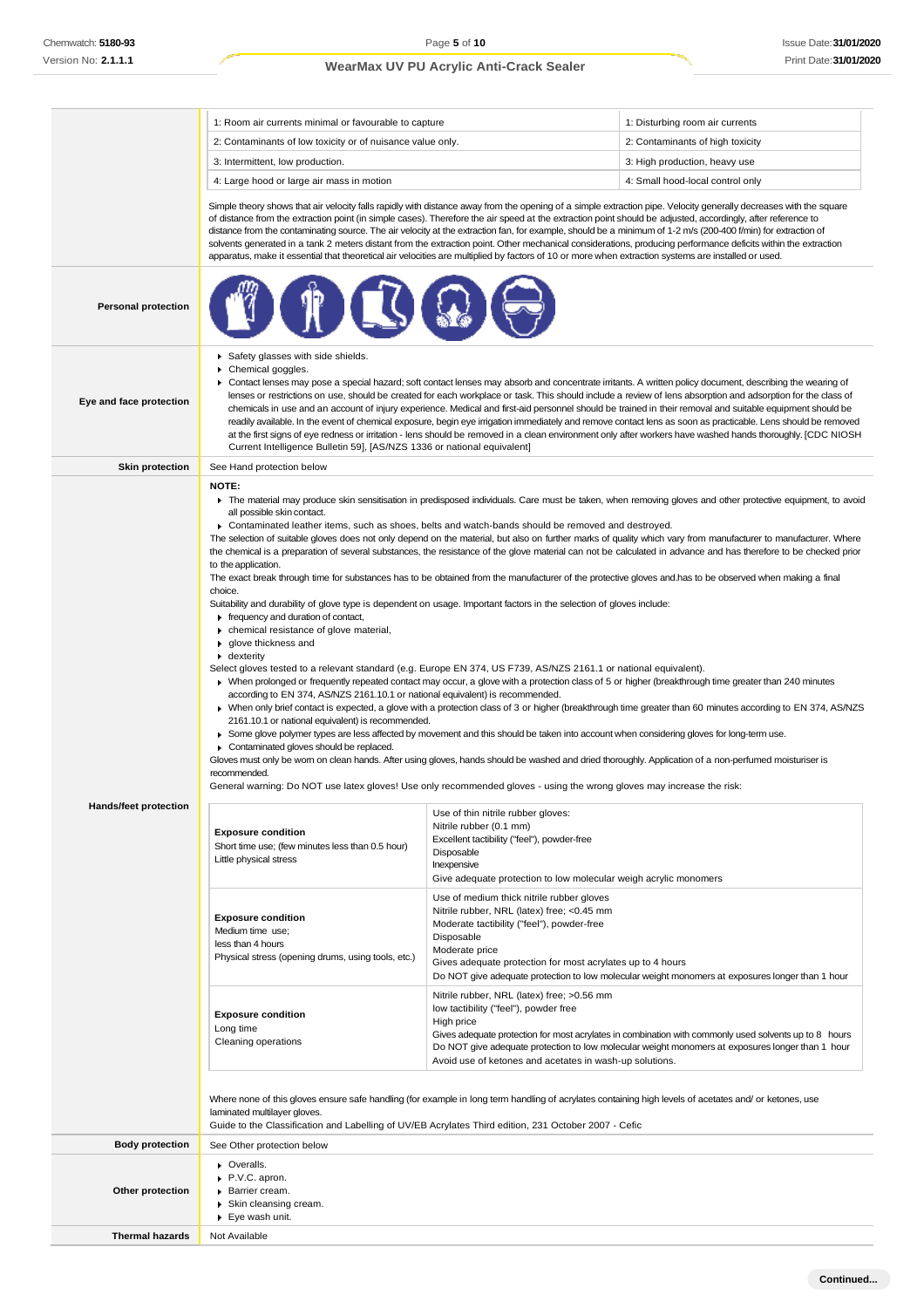#### **Recommended material(s)**

#### **GLOVE SELECTION INDEX**

Glove selection is based on a modified presentation of the:

*"***Forsberg Clothing Performance Index".** The effect(s) of the following substance(s) are taken into account in the *computergenerated* selection:

WearMax UV PU Acrylic Anti-Crack Sealer Not Available

**Material CPI**

\* CPI - Chemwatch Performance Index

A: Best Selection

B: Satisfactory; may degrade after 4 hours continuous immersion

C: Poor to Dangerous Choice for other than short term immersion

**NOTE**: As a series of factors will influence the actual performance of the glove, a final selection must be based on detailed observation. -

\* Where the glove is to be used on a short term, casual or infrequent basis, factors such as "feel" or convenience (e.g. disposability), may dictate a choice of gloves which might otherwise be unsuitable following long-term or frequent use. A qualified practitioner should be consulted.

#### **Respiratory protection**

Type A-P Filter of sufficient capacity. (AS/NZS 1716 & 1715, EN 143:2000 & 149:2001, ANSI Z88 or national equivalent)

Where the concentration of gas/particulates in the breathing zone, approaches or exceeds the "Exposure Standard" (or ES), respiratory protection is required.

Degree of protection varies with both face-piece and Class of filter; the nature of protection varies with Type of filter.

| <b>Required Minimum</b><br><b>Protection Factor</b> | Half-Face<br>Respirator | <b>Full-Face</b><br>Respirator    | <b>Powered Air</b><br>Respirator       |
|-----------------------------------------------------|-------------------------|-----------------------------------|----------------------------------------|
| up to $10 \times ES$                                | A-AUS P2                | $\overline{\phantom{0}}$          | A-PAPR-AUS /<br>Class 1 P <sub>2</sub> |
| up to $50 \times ES$                                | -                       | A-AUS / Class 1<br>P <sub>2</sub> | -                                      |
| up to $100 \times ES$                               | ۰                       | $A-2P2$                           | A-PAPR-2 P2 $\land$                    |

^ - Full-face

A(All classes) = Organic vapours, B AUS or B1 = Acid gasses, B2 = Acid gas or hydrogen cyanide(HCN), B3 = Acid gas or hydrogen cyanide(HCN), E = Sulfur dioxide(SO2), G = Agricultural chemicals,  $K =$  Ammonia(NH3), Hg = Mercury, NO = Oxides of nitrogen, MB = Methyl bromide, AX = Low boiling point organic compounds(below 65 degC)

#### **SECTION 9 PHYSICAL AND CHEMICAL PROPERTIES**

# **Information on basic physical and chemical properties**

| Appearance                                      | Clear liquid; does not mix with water. |                                                   |                            |
|-------------------------------------------------|----------------------------------------|---------------------------------------------------|----------------------------|
|                                                 |                                        |                                                   |                            |
| <b>Physical state</b>                           | Liquid                                 | Relative density (Water = 1)                      | $-1$                       |
| Odour                                           | Not Available                          | <b>Partition coefficient</b><br>n-octanol / water | Not Available              |
| <b>Odour threshold</b>                          | Not Available                          | Auto-ignition temperature<br>$(^{\circ}C)$        | Not Available              |
| pH (as supplied)                                | Not Available                          | Decomposition<br>temperature                      | Not Available              |
| Melting point / freezing<br>point (°C)          | Not Available                          | Viscosity (cSt)                                   | $15 \pm 3$ seconds (Din#4) |
| Initial boiling point and<br>boiling range (°C) | Not Available                          | Molecular weight (g/mol)                          | Not Applicable             |
| Flash point (°C)                                | >100                                   | <b>Taste</b>                                      | Not Available              |
| <b>Evaporation rate</b>                         | Not Available                          | <b>Explosive properties</b>                       | Not Available              |
| Flammability                                    | Not Applicable                         | <b>Oxidising properties</b>                       | Not Available              |
| Upper Explosive Limit (%)                       | Not Available                          | Surface Tension (dyn/cm or<br>$mN/m$ )            | Not Available              |
| Lower Explosive Limit (%)                       | Not Available                          | <b>Volatile Component (%vol)</b>                  | <1                         |
| Vapour pressure (kPa)                           | Not Available                          | Gas group                                         | Not Available              |
| Solubility in water (g/L)                       | Miscible                               | pH as a solution (1%)                             | Not Available              |
| Vapour density (Air = $1$ )                     | Not Available                          | VOC g/L                                           | Not Available              |

### **SECTION 10 STABILITY AND REACTIVITY**

| Reactivity                                 | See section 7                                                                                                                    |
|--------------------------------------------|----------------------------------------------------------------------------------------------------------------------------------|
| <b>Chemical stability</b>                  | Unstable in the presence of incompatible materials.<br>Product is considered stable.<br>Hazardous polymerisation will not occur. |
| Possibility of hazardous<br>reactions      | See section 7                                                                                                                    |
| <b>Conditions to avoid</b>                 | See section 7                                                                                                                    |
| Incompatible materials                     | See section 7                                                                                                                    |
| <b>Hazardous decomposition</b><br>products | See section 5                                                                                                                    |

# **SECTION 11 TOXICOLOGICAL INFORMATION**

#### **Information on toxicological effects**

**Inhaled** The material can cause respiratory irritation in some persons. The body's response to such irritation can cause further lung damage. No report of respiratory illness in humans as a result of exposure to multifunctional acrylates has been found **Ingestion** The material has **NOT** been classified by EC Directives or other classification systems as "harmful by ingestion". This is because of the lack of corroborating animal or human evidence.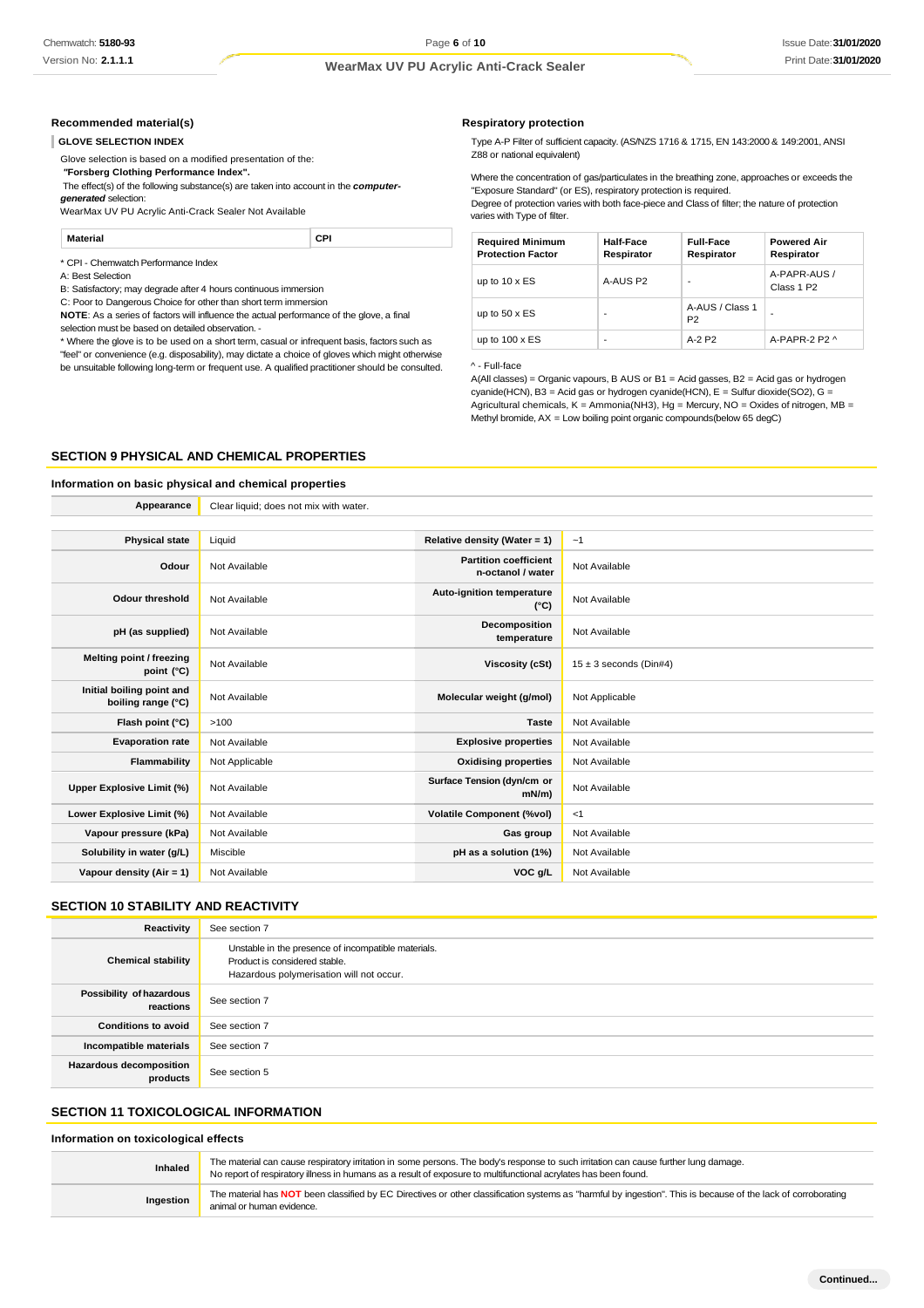| <b>Skin Contact</b>                               | This material can cause inflammation of the skin on contact in some persons.<br>The material may accentuate any pre-existing dermatitis condition<br>All multifunctional acrylates (MFA) produce skin disorders and sensitise the skin and inflammation. Vapours generated by the heat of milling may occur in<br>sufficient concentration to produce inflammation.<br>Open cuts, abraded or irritated skin should not be exposed to this material<br>Entry into the blood-stream, through, for example, cuts, abrasions or lesions, may produce systemic injury with harmful effects. Examine the skin prior to the use<br>of the material and ensure that any external damage is suitably protected.                                                                                                                                                                                                                                                                                                                                                                                                                                                                                                                                                                                                                                                                                                                                                                                                                                                                                                                                                                                                                                                                                                                                                                                                                                                                                                                                                                                                                                                                                                                                                                                                                                                                                                                                                                                                                                                                                                                                                                                                                                                                                                                                                                                                                                                                                                                                                                                                                                                                                                                                                                                                                                                                                                                                                                                                                                                                                                                                                                                                                                                                                                                                                                                                                                                                                                                                                                                                                                                                                                                                                                                                                                                                                                                                                                                                                                                                                                                                                                                                    |                                  |  |
|---------------------------------------------------|-----------------------------------------------------------------------------------------------------------------------------------------------------------------------------------------------------------------------------------------------------------------------------------------------------------------------------------------------------------------------------------------------------------------------------------------------------------------------------------------------------------------------------------------------------------------------------------------------------------------------------------------------------------------------------------------------------------------------------------------------------------------------------------------------------------------------------------------------------------------------------------------------------------------------------------------------------------------------------------------------------------------------------------------------------------------------------------------------------------------------------------------------------------------------------------------------------------------------------------------------------------------------------------------------------------------------------------------------------------------------------------------------------------------------------------------------------------------------------------------------------------------------------------------------------------------------------------------------------------------------------------------------------------------------------------------------------------------------------------------------------------------------------------------------------------------------------------------------------------------------------------------------------------------------------------------------------------------------------------------------------------------------------------------------------------------------------------------------------------------------------------------------------------------------------------------------------------------------------------------------------------------------------------------------------------------------------------------------------------------------------------------------------------------------------------------------------------------------------------------------------------------------------------------------------------------------------------------------------------------------------------------------------------------------------------------------------------------------------------------------------------------------------------------------------------------------------------------------------------------------------------------------------------------------------------------------------------------------------------------------------------------------------------------------------------------------------------------------------------------------------------------------------------------------------------------------------------------------------------------------------------------------------------------------------------------------------------------------------------------------------------------------------------------------------------------------------------------------------------------------------------------------------------------------------------------------------------------------------------------------------------------------------------------------------------------------------------------------------------------------------------------------------------------------------------------------------------------------------------------------------------------------------------------------------------------------------------------------------------------------------------------------------------------------------------------------------------------------------------------------------------------------------------------------------------------------------------------------------------------------------------------------------------------------------------------------------------------------------------------------------------------------------------------------------------------------------------------------------------------------------------------------------------------------------------------------------------------------------------------------------------------------------------------------------------------------------------|----------------------------------|--|
| Eye                                               | This material can cause eye irritation and damage in some persons.                                                                                                                                                                                                                                                                                                                                                                                                                                                                                                                                                                                                                                                                                                                                                                                                                                                                                                                                                                                                                                                                                                                                                                                                                                                                                                                                                                                                                                                                                                                                                                                                                                                                                                                                                                                                                                                                                                                                                                                                                                                                                                                                                                                                                                                                                                                                                                                                                                                                                                                                                                                                                                                                                                                                                                                                                                                                                                                                                                                                                                                                                                                                                                                                                                                                                                                                                                                                                                                                                                                                                                                                                                                                                                                                                                                                                                                                                                                                                                                                                                                                                                                                                                                                                                                                                                                                                                                                                                                                                                                                                                                                                                        |                                  |  |
| <b>Chronic</b>                                    | Long-term exposure to respiratory irritants may result in disease of the airways involving difficult breathing and related systemic problems.<br>Skin contact with the material is more likely to cause a sensitisation reaction in some persons compared to the general population.<br>Substance accumulation, in the human body, may occur and may cause some concern following repeated or long-term occupational exposure.<br>There is some evidence that inhaling this product is more likely to cause a sensitisation reaction in some persons compared to the general population.<br>Sensitisation may give severe responses to very low levels of exposure, i.e. hypersensitivity.                                                                                                                                                                                                                                                                                                                                                                                                                                                                                                                                                                                                                                                                                                                                                                                                                                                                                                                                                                                                                                                                                                                                                                                                                                                                                                                                                                                                                                                                                                                                                                                                                                                                                                                                                                                                                                                                                                                                                                                                                                                                                                                                                                                                                                                                                                                                                                                                                                                                                                                                                                                                                                                                                                                                                                                                                                                                                                                                                                                                                                                                                                                                                                                                                                                                                                                                                                                                                                                                                                                                                                                                                                                                                                                                                                                                                                                                                                                                                                                                                |                                  |  |
|                                                   |                                                                                                                                                                                                                                                                                                                                                                                                                                                                                                                                                                                                                                                                                                                                                                                                                                                                                                                                                                                                                                                                                                                                                                                                                                                                                                                                                                                                                                                                                                                                                                                                                                                                                                                                                                                                                                                                                                                                                                                                                                                                                                                                                                                                                                                                                                                                                                                                                                                                                                                                                                                                                                                                                                                                                                                                                                                                                                                                                                                                                                                                                                                                                                                                                                                                                                                                                                                                                                                                                                                                                                                                                                                                                                                                                                                                                                                                                                                                                                                                                                                                                                                                                                                                                                                                                                                                                                                                                                                                                                                                                                                                                                                                                                           |                                  |  |
| WearMax UV PU Acrylic<br><b>Anti-Crack Sealer</b> | <b>TOXICITY</b>                                                                                                                                                                                                                                                                                                                                                                                                                                                                                                                                                                                                                                                                                                                                                                                                                                                                                                                                                                                                                                                                                                                                                                                                                                                                                                                                                                                                                                                                                                                                                                                                                                                                                                                                                                                                                                                                                                                                                                                                                                                                                                                                                                                                                                                                                                                                                                                                                                                                                                                                                                                                                                                                                                                                                                                                                                                                                                                                                                                                                                                                                                                                                                                                                                                                                                                                                                                                                                                                                                                                                                                                                                                                                                                                                                                                                                                                                                                                                                                                                                                                                                                                                                                                                                                                                                                                                                                                                                                                                                                                                                                                                                                                                           | <b>IRRITATION</b>                |  |
|                                                   | Not Available                                                                                                                                                                                                                                                                                                                                                                                                                                                                                                                                                                                                                                                                                                                                                                                                                                                                                                                                                                                                                                                                                                                                                                                                                                                                                                                                                                                                                                                                                                                                                                                                                                                                                                                                                                                                                                                                                                                                                                                                                                                                                                                                                                                                                                                                                                                                                                                                                                                                                                                                                                                                                                                                                                                                                                                                                                                                                                                                                                                                                                                                                                                                                                                                                                                                                                                                                                                                                                                                                                                                                                                                                                                                                                                                                                                                                                                                                                                                                                                                                                                                                                                                                                                                                                                                                                                                                                                                                                                                                                                                                                                                                                                                                             | Not Available                    |  |
|                                                   | <b>TOXICITY</b>                                                                                                                                                                                                                                                                                                                                                                                                                                                                                                                                                                                                                                                                                                                                                                                                                                                                                                                                                                                                                                                                                                                                                                                                                                                                                                                                                                                                                                                                                                                                                                                                                                                                                                                                                                                                                                                                                                                                                                                                                                                                                                                                                                                                                                                                                                                                                                                                                                                                                                                                                                                                                                                                                                                                                                                                                                                                                                                                                                                                                                                                                                                                                                                                                                                                                                                                                                                                                                                                                                                                                                                                                                                                                                                                                                                                                                                                                                                                                                                                                                                                                                                                                                                                                                                                                                                                                                                                                                                                                                                                                                                                                                                                                           | <b>IRRITATION</b>                |  |
| dipropylene glycol diacrylate                     | Dermal (rabbit) LD50: >2000 mg/kgE <sup>[2]</sup>                                                                                                                                                                                                                                                                                                                                                                                                                                                                                                                                                                                                                                                                                                                                                                                                                                                                                                                                                                                                                                                                                                                                                                                                                                                                                                                                                                                                                                                                                                                                                                                                                                                                                                                                                                                                                                                                                                                                                                                                                                                                                                                                                                                                                                                                                                                                                                                                                                                                                                                                                                                                                                                                                                                                                                                                                                                                                                                                                                                                                                                                                                                                                                                                                                                                                                                                                                                                                                                                                                                                                                                                                                                                                                                                                                                                                                                                                                                                                                                                                                                                                                                                                                                                                                                                                                                                                                                                                                                                                                                                                                                                                                                         | Eye (rabbit): 100 mg - SEVERE    |  |
|                                                   | Oral (rat) LD50: 2810 mg/kg <sup>[1]</sup>                                                                                                                                                                                                                                                                                                                                                                                                                                                                                                                                                                                                                                                                                                                                                                                                                                                                                                                                                                                                                                                                                                                                                                                                                                                                                                                                                                                                                                                                                                                                                                                                                                                                                                                                                                                                                                                                                                                                                                                                                                                                                                                                                                                                                                                                                                                                                                                                                                                                                                                                                                                                                                                                                                                                                                                                                                                                                                                                                                                                                                                                                                                                                                                                                                                                                                                                                                                                                                                                                                                                                                                                                                                                                                                                                                                                                                                                                                                                                                                                                                                                                                                                                                                                                                                                                                                                                                                                                                                                                                                                                                                                                                                                | Skin (rabbit): 500 mg/24h-SEVERE |  |
|                                                   | <b>TOXICITY</b>                                                                                                                                                                                                                                                                                                                                                                                                                                                                                                                                                                                                                                                                                                                                                                                                                                                                                                                                                                                                                                                                                                                                                                                                                                                                                                                                                                                                                                                                                                                                                                                                                                                                                                                                                                                                                                                                                                                                                                                                                                                                                                                                                                                                                                                                                                                                                                                                                                                                                                                                                                                                                                                                                                                                                                                                                                                                                                                                                                                                                                                                                                                                                                                                                                                                                                                                                                                                                                                                                                                                                                                                                                                                                                                                                                                                                                                                                                                                                                                                                                                                                                                                                                                                                                                                                                                                                                                                                                                                                                                                                                                                                                                                                           | <b>IRRITATION</b>                |  |
|                                                   | dermal (rat) LD50: >2000 mg/kg <sup>[1]</sup>                                                                                                                                                                                                                                                                                                                                                                                                                                                                                                                                                                                                                                                                                                                                                                                                                                                                                                                                                                                                                                                                                                                                                                                                                                                                                                                                                                                                                                                                                                                                                                                                                                                                                                                                                                                                                                                                                                                                                                                                                                                                                                                                                                                                                                                                                                                                                                                                                                                                                                                                                                                                                                                                                                                                                                                                                                                                                                                                                                                                                                                                                                                                                                                                                                                                                                                                                                                                                                                                                                                                                                                                                                                                                                                                                                                                                                                                                                                                                                                                                                                                                                                                                                                                                                                                                                                                                                                                                                                                                                                                                                                                                                                             | * [Van Waters & Rogers]          |  |
| dipropylene glycol<br>dibenzoate                  |                                                                                                                                                                                                                                                                                                                                                                                                                                                                                                                                                                                                                                                                                                                                                                                                                                                                                                                                                                                                                                                                                                                                                                                                                                                                                                                                                                                                                                                                                                                                                                                                                                                                                                                                                                                                                                                                                                                                                                                                                                                                                                                                                                                                                                                                                                                                                                                                                                                                                                                                                                                                                                                                                                                                                                                                                                                                                                                                                                                                                                                                                                                                                                                                                                                                                                                                                                                                                                                                                                                                                                                                                                                                                                                                                                                                                                                                                                                                                                                                                                                                                                                                                                                                                                                                                                                                                                                                                                                                                                                                                                                                                                                                                                           |                                  |  |
|                                                   | Inhalation (rat) LC50: >200 mg/l/4h *][2]                                                                                                                                                                                                                                                                                                                                                                                                                                                                                                                                                                                                                                                                                                                                                                                                                                                                                                                                                                                                                                                                                                                                                                                                                                                                                                                                                                                                                                                                                                                                                                                                                                                                                                                                                                                                                                                                                                                                                                                                                                                                                                                                                                                                                                                                                                                                                                                                                                                                                                                                                                                                                                                                                                                                                                                                                                                                                                                                                                                                                                                                                                                                                                                                                                                                                                                                                                                                                                                                                                                                                                                                                                                                                                                                                                                                                                                                                                                                                                                                                                                                                                                                                                                                                                                                                                                                                                                                                                                                                                                                                                                                                                                                 | Nil reported                     |  |
|                                                   | Oral (rat) LD50: 3295 mg/kg <sup>[1]</sup>                                                                                                                                                                                                                                                                                                                                                                                                                                                                                                                                                                                                                                                                                                                                                                                                                                                                                                                                                                                                                                                                                                                                                                                                                                                                                                                                                                                                                                                                                                                                                                                                                                                                                                                                                                                                                                                                                                                                                                                                                                                                                                                                                                                                                                                                                                                                                                                                                                                                                                                                                                                                                                                                                                                                                                                                                                                                                                                                                                                                                                                                                                                                                                                                                                                                                                                                                                                                                                                                                                                                                                                                                                                                                                                                                                                                                                                                                                                                                                                                                                                                                                                                                                                                                                                                                                                                                                                                                                                                                                                                                                                                                                                                |                                  |  |
| Legend:                                           |                                                                                                                                                                                                                                                                                                                                                                                                                                                                                                                                                                                                                                                                                                                                                                                                                                                                                                                                                                                                                                                                                                                                                                                                                                                                                                                                                                                                                                                                                                                                                                                                                                                                                                                                                                                                                                                                                                                                                                                                                                                                                                                                                                                                                                                                                                                                                                                                                                                                                                                                                                                                                                                                                                                                                                                                                                                                                                                                                                                                                                                                                                                                                                                                                                                                                                                                                                                                                                                                                                                                                                                                                                                                                                                                                                                                                                                                                                                                                                                                                                                                                                                                                                                                                                                                                                                                                                                                                                                                                                                                                                                                                                                                                                           |                                  |  |
| DIPROPYLENE GLYCOL<br><b>DIACRYLATE</b>           | 1. Value obtained from Europe ECHA Registered Substances - Acute toxicity 2.* Value obtained from manufacturer's SDS. Unless otherwise specified data<br>extracted from RTECS - Register of Toxic Effect of chemical Substances<br>The following information refers to contact allergens as a group and may not be specific to this product.<br>Contact allergies quickly manifest themselves as contact eczema, more rarely as urticaria or Quincke's oedema. The pathogenesis of contact eczema<br>involves a cell-mediated (T lymphocytes) immune reaction of the delayed type. Other allergic skin reactions, e.g. contact urticaria, involve antibody-<br>mediated immune reactions. The significance of the contact allergen is not simply determined by its sensitisation potential: the distribution of the substance<br>and the opportunities for contact with it are equally important. A weakly sensitising substance which is widely distributed can be a more important allergen<br>than one with stronger sensitising potential with which few individuals come into contact. From a clinical point of view, substances are noteworthy if they<br>produce an allergic test reaction in more than 1% of the persons tested.<br>Asthma-like symptoms may continue for months or even years after exposure to the material ceases. This may be due to a non-allergenic condition known<br>as reactive airways dysfunction syndrome (RADS) which can occur following exposure to high levels of highly irritating compound. Key criteria for the<br>diagnosis of RADS include the absence of preceding respiratory disease, in a non-atopic individual, with abrupt onset of persistent asthma-like symptoms<br>within minutes to hours of a documented exposure to the irritant. A reversible airflow pattern, on spirometry, with the presence of moderate to severe<br>bronchial hyperreactivity on methacholine challenge testing and the lack of minimal lymphocytic inflammation, without eosinophilia, have also been included<br>in the criteria for diagnosis of RADS. RADS (or asthma) following an irritating inhalation is an infrequent disorder with rates related to the concentration<br>of and duration of exposure to the irritating substance. Industrial bronchitis, on the other hand, is a disorder that occurs as result of exposure due to high<br>concentrations of irritating substance (often particulate in nature) and is completely reversible after exposure ceases. The disorder is characterised by<br>dyspnea, cough and mucus production.<br>UV (ultraviolet)/ EB (electron beam) acrylates are generally of low toxicity<br>UV/EB acrylates are divided into two groups; "stenomeric" and "eurymeric" acrylates.<br>The first group consists of well-defined acrylates which can be described by a simple idealised chemical; they are low molecular weight species with a very<br>narrow weight distribution profile.<br>The eurymeric acrylates cannot be described by an idealised structure and may differ fundamentally between various suppliers; they are of relatively high<br>molecular weigh and possess a wide weight distribution.<br>Stenomeric acrylates are usually more hazardous than the eurymeric substances. Stenomeric acrylates are also well defined which allows comparison and<br>exchange of toxicity data - this allows more accurate classification.<br>The stenomerics cannot be classified as a group; they exhibit substantial variation.<br>Where no "official" classification for acrylates and methacrylates exists, there has been cautious attempts to create classifications in the absence of<br>contrary evidence. For example<br>Monalkyl or monoarylesters of acrylic acids should be classified as R36/37/38 and R51/53<br>Monoalkyl or monoaryl esters of methacrylic acid should be classified as R36/37/38<br>The material may cause skin irritation after prolonged or repeated exposure and may produce on contact skin redness, swelling, the production of vesicles,<br>scaling and thickening of the skin.<br>Based on the available oncogenicity data and without a better understanding of the carcinogenic mechanism the Health and Environmental Review Division<br>(HERD), Office of Toxic Substances (OTS), of the US EPA previously concluded that all chemicals that contain the acrylate or methacrylate moiety<br>(CH2=CHCOO or CH2=C(CH3)COO) should be considered to be a carcinogenic hazard unless shown otherwise by adequate testing.<br>This position has now been revised and acrylates and methacrylates are no longer de facto carcinogens.<br>Somnolence, ataxia, diarrhoea recorded |                                  |  |
|                                                   | The following information refers to contact allergens as a group and may not be specific to this product.                                                                                                                                                                                                                                                                                                                                                                                                                                                                                                                                                                                                                                                                                                                                                                                                                                                                                                                                                                                                                                                                                                                                                                                                                                                                                                                                                                                                                                                                                                                                                                                                                                                                                                                                                                                                                                                                                                                                                                                                                                                                                                                                                                                                                                                                                                                                                                                                                                                                                                                                                                                                                                                                                                                                                                                                                                                                                                                                                                                                                                                                                                                                                                                                                                                                                                                                                                                                                                                                                                                                                                                                                                                                                                                                                                                                                                                                                                                                                                                                                                                                                                                                                                                                                                                                                                                                                                                                                                                                                                                                                                                                 |                                  |  |

**DIPROPYLENE GLYCOL DIBENZOATE** Contact allergies quickly manifest themselves as contact eczema, more rarely as urticaria or Quincke's oedema. The pathogenesis of contact eczema involves a cell-mediated (T lymphocytes) immune reaction of the delayed type. Other allergic skin reactions, e.g. contact urticaria, involve antibodymediated immune reactions. The significance of the contact allergen is not simply determined by its sensitisation potential: the distribution of the substance and the opportunities for contact with it are equally important. A weakly sensitising substance which is widely distributed can be a more important allergen than one with stronger sensitising potential with which few individuals come into contact. From a clinical point of view, substances are noteworthy if they produce an allergic test reaction in more than 1% of the persons tested.

| Toxicitv<br>Acute         | $\sim$ |   | $\sim$ |
|---------------------------|--------|---|--------|
| <b>CLI</b><br>.<br>asion. |        | . | $\sim$ |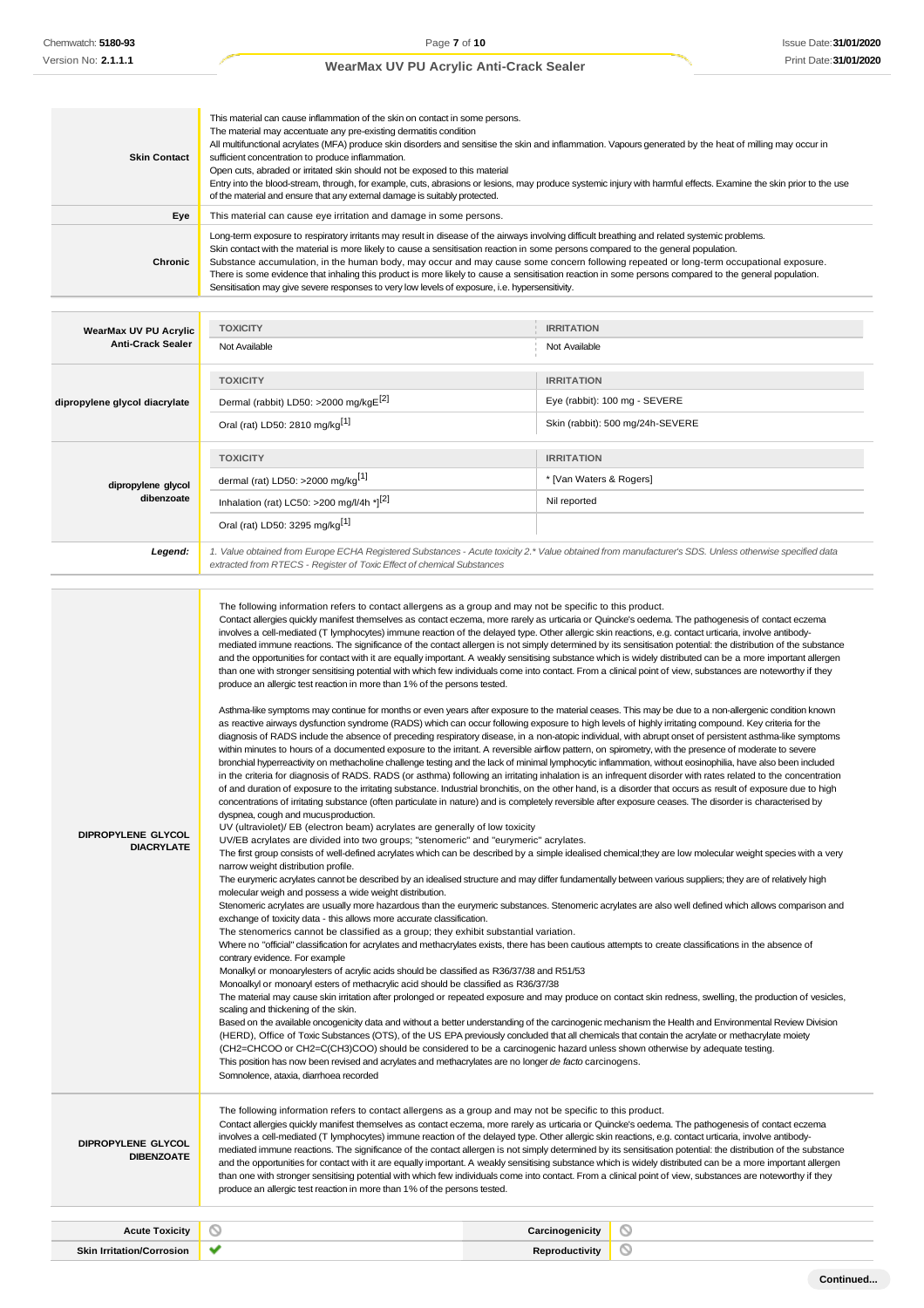| Serious Eye<br>  Damage/Irritation          | STOT - Single Exposure          | v                                                                                                                                                                  |
|---------------------------------------------|---------------------------------|--------------------------------------------------------------------------------------------------------------------------------------------------------------------|
| <b>Respiratory or Skin</b><br>sensitisation | <b>STOT - Repeated Exposure</b> | $\circ$                                                                                                                                                            |
| <b>Mutagenicity</b>                         | <b>Aspiration Hazard</b>        |                                                                                                                                                                    |
|                                             | Legend:                         | $\blacktriangleright$ - Data required to make classification available<br>$\blacktriangleright$ - Data available but does not fill the criteria for classification |

*– Data Not Available to makeclassification*

### **SECTION 12 ECOLOGICAL INFORMATION**

#### **Toxicity**

Substances containing unsaturated carbons are ubiquitous in indoor environments. They result from many sources (see below). Most are reactive with environmental ozone and many produce stable products which are thought to adversely affect human health.The potential for surfaces in an enclosed space to facilitate reactions should be considered.

| Source of unsaturated substances                                                             | Unsaturated substances (Reactive Emissions)                                                                                                      | Major Stable Products produced following reaction with ozone.                                                                                                                                                                                            |
|----------------------------------------------------------------------------------------------|--------------------------------------------------------------------------------------------------------------------------------------------------|----------------------------------------------------------------------------------------------------------------------------------------------------------------------------------------------------------------------------------------------------------|
| Occupants (exhaled breath, ski oils,<br>personal care products)                              | Isoprene, nitric oxide, squalene, unsaturated sterols,<br>oleic acid and other unsaturated fatty acids, unsaturated<br>oxidation products        | Methacrolein, methyl vinyl ketone, nitrogen dioxide, acetone, 6MHQ, geranyl acetone, 4OPA,<br>formaldehyde, nonanol, decanal, 9-oxo-nonanoic acid, azelaic acid, nonanoic acid.                                                                          |
| Soft woods, wood flooring, including<br>cypress, cedar and silver fir boards,<br>houseplants | Isoprene, limonene, alpha-pinene, other terpenes and<br>sesquiterpenes                                                                           | Formaldehyde, 4-AMC, pinoaldehyde, pinic acid, pinonic acid, formic acid, methacrolein,<br>methyl vinyl ketone, SOAs including ultrafine particles                                                                                                       |
| Carpets and carpet backing                                                                   | 4-Phenylcyclohexene, 4-vinylcyclohexene, styrene,<br>2-ethylhexyl acrylate, unsaturated fatty acids and esters                                   | Formaldehyde, acetaldehyde, benzaldehyde, hexanal, nonanal, 2-nonenal                                                                                                                                                                                    |
| Linoleum and paints/polishes<br>containing linseed oil                                       | Linoleic acid, linolenic acid                                                                                                                    | Propanal, hexanal, nonanal, 2-heptenal, 2-nonenal, 2-decenal, 1-pentene-3-one, propionic<br>acid, n-butyric acid                                                                                                                                         |
| Latex paint                                                                                  | Residual monomers                                                                                                                                | Formaldehyde                                                                                                                                                                                                                                             |
| Certain cleaning products, polishes.<br>waxes, air fresheners                                | Limonene, alpha-pinene, terpinolene, alpha-terpineol,<br>linalool, linalyl acetate and other terpenoids, longifolene<br>and other sesquiterpenes | Formaldehyde, acetaldehyde, glycoaldehyde, formic acid, acetic acid, hydrogen and organic<br>peroxides, acetone, benzaldehyde, 4-hydroxy-4-methyl-5-hexen-1-al, 5-ethenyl-dihydro-<br>5-methyl-2(3H)-furanone, 4-AMC, SOAs including ultrafine particles |
| Natural rubber adhesive                                                                      | Isoprene, terpenes                                                                                                                               | Formaldehyde, methacrolein, methyl vinyl ketone                                                                                                                                                                                                          |
| Photocopier toner, printed paper,<br>styrene polymers                                        | Styrene                                                                                                                                          | Formaldehyde, benzaldehyde                                                                                                                                                                                                                               |
| Environmental tobacco smoke                                                                  | Styrene, acrolein, nicotine                                                                                                                      | Formaldehyde, benzaldehyde, hexanal, glyoxal, N-methylformamide, nicotinaldehyde,<br>cotinine                                                                                                                                                            |
| Soiled clothing, fabrics, bedding                                                            | Squalene, unsaturated sterols, oleic acid and other<br>saturated fatty acids                                                                     | Acetone, geranyl acetone, 6MHO, 40PA, formaldehyde, nonanal, decanal, 9-oxo-nonanoic<br>acid, azelaic acid, nonanoic acid                                                                                                                                |
| Soiled particle filters                                                                      | Unsaturated fatty acids from plant waxes, leaf litter, and<br>other vegetative debris; soot; diesel particles                                    | Formaldehyde, nonanal, and other aldehydes; azelaic acid; nonanoic acid; 9-oxo-nonanoic<br>acid and other oxo-acids; compounds with mixed functional groups (=O, -OH, and -COOH)                                                                         |
| Ventilation ducts and duct liners                                                            | Unsaturated fatty acids and esters, unsaturated oils,<br>neoprene                                                                                | C5 to C10 aldehydes                                                                                                                                                                                                                                      |
| "Urban grime"                                                                                | Polycyclic aromatic hydrocarbons                                                                                                                 | Oxidized polycyclic aromatic hydrocarbons                                                                                                                                                                                                                |
| Perfumes, colognes, essential oils<br>(e.g. lavender, eucalyptus, tea tree)                  | Limonene, alpha-pinene, linalool, linalyl acetate,<br>terpinene-4-ol, gamma-terpinene                                                            | Formaldehyde, 4-AMC, acetone, 4-hydroxy-4-methyl-5-hexen-1-al, 5-ethenyl-dihydro-<br>5-methyl-2(3H) furanone, SOAs including ultrafine particles                                                                                                         |
| Overall home emissions                                                                       | Limonene, alpha-pinene, styrene                                                                                                                  | Formaldehyde, 4-AMC, pinonaldehyde, acetone, pinic acid, pinonic acid, formic acid,<br>benzaldehyde, SOAs including ultrafine particles                                                                                                                  |

Abbreviations: 4-AMC, 4-acetyl-1-methylcyclohexene; 6MHQ, 6-methyl-5-heptene-2-one, 4OPA, 4-oxopentanal, SOA, Secondary Organic Aerosols

Reference: Charles J Weschler; Environmental Helath Perspectives, Vol 114, October 2006

For Acrylates

Ecotoxicity - Compounds with a log Pow >5 cause drowsiness or stupor, but at lower log Pow the toxicity of acrylates is greater than predicted for simple narcotics.

Atmospheric Fate: Volatilized acrylic acid and acrylic esters are predicted to degrade rapidly by atmospheric photo-oxidation with estimated half-lives of 2 to 24 h.

Terrestrial Fate: Acrylic acid biodegrades aerobically in soil. The mobility in soil of acrylic acid and its esters ranged from 'medium' to 'very high'. Acrylic acid degrades rapidly to carbon dioxide in soil.

Aquatic Fate: If released to surface water, acrylic acid and the acrylic esters be rapidly biodegraded while a portion would volatilize to the air.

Ecotoxicity: The acute toxicity of acrylic acid to fish and invertebrates ranged from 'slightly' toxic to 'practically non-toxic'. The acute toxicity of the acrylic esters was 'moderately' toxic. Acetone is not acutely toxic to fish, invertebrates or water fleas. Effects on algae of these compounds could not be judged from static tests due to the extensive biodegradation and volatilization that occurred during the tests. Overall these studies show that acrylic acid and the acrylic esters studied can rapidly biodegrade, have a low potential for persistence or bioaccumulation in the environment, and have low tomoderate toxicity.

**DO NOT** discharge into sewer or waterways.

### **Persistence and degradability**

| Ingredient                    | Persistence: Water/Soil | Persistence: Air |
|-------------------------------|-------------------------|------------------|
| dipropylene glycol diacrylate | LOW                     | LOW              |
| dipropylene glycol dibenzoate | HIGH                    | <b>HIGH</b>      |

#### **Bioaccumulative potential**

| Ingredient                    | <b>Bioaccumulation</b>      |
|-------------------------------|-----------------------------|
| dipropylene glycol diacrylate | HIGH (LogKOW = 6.1299)      |
| dipropylene glycol dibenzoate | MEDIUM (LogKOW = $4.0228$ ) |

# **Mobility in soil**

| $\sim$<br>Ingredient | <b>Mobility</b> |
|----------------------|-----------------|
|----------------------|-----------------|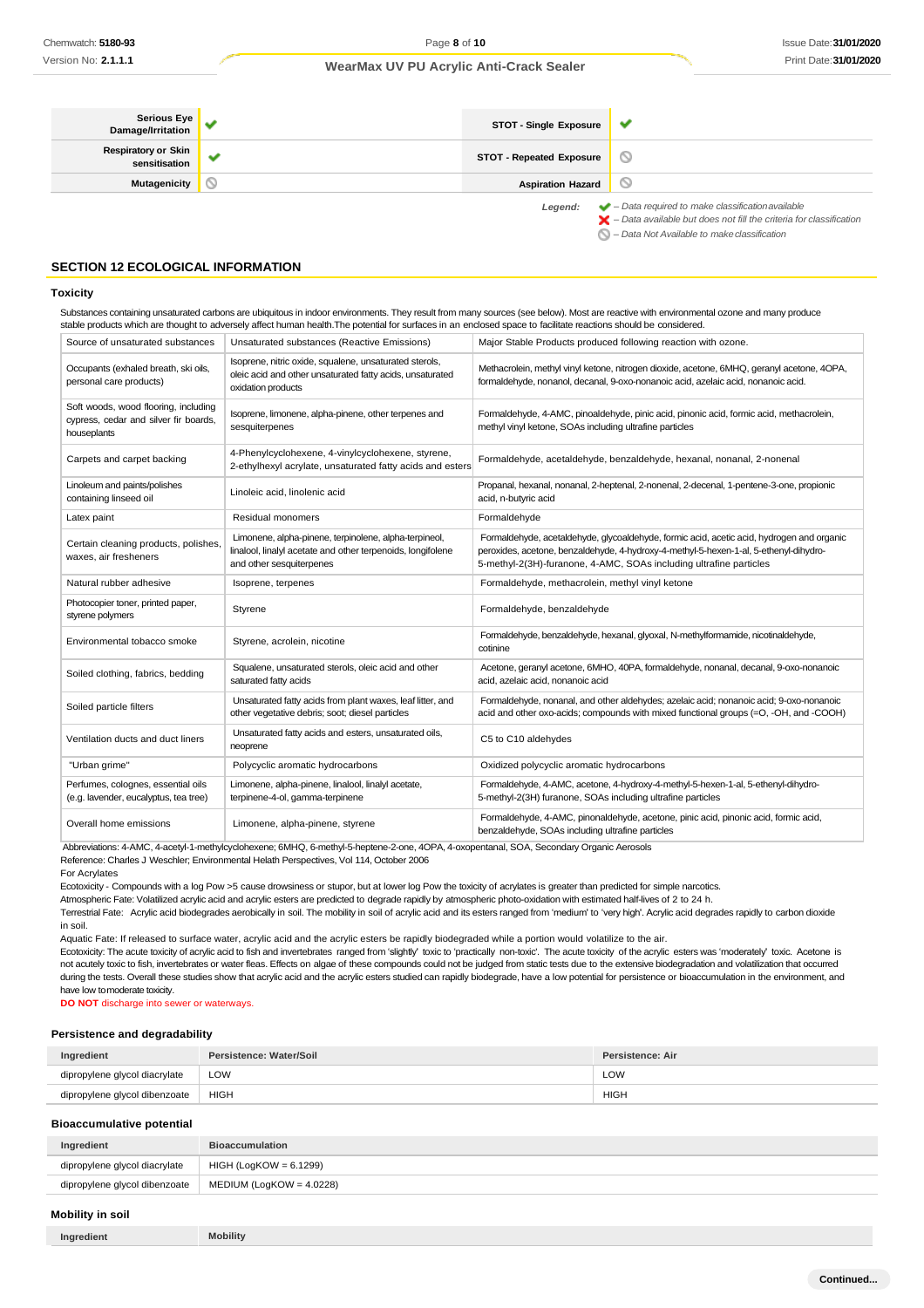# Issue Date:**31/01/2020** Print Date:**31/01/2020**

# **WearMax UV PU Acrylic Anti-Crack Sealer**

dipropylene glycol diacrylate  $\vert$  LOW (KOC = 5396) dipropylene glycol dibenzoate | LOW (KOC = 1845)

# **SECTION 13 DISPOSAL CONSIDERATIONS**

| Containers may still present a chemical hazard/danger when empty.<br>Return to supplier for reuse/ recycling if possible.                                                                                                                                                                                                                                                                                                                                                                                                                                                                                                                                                                                                                                                                                                                                                                                                                                                                                                                                                                                                                                                                                                                                                                                                                                                                                                                                                                                          | Waste treatment methods |                                                                                                                                                                                                                                                                                                                                                        |
|--------------------------------------------------------------------------------------------------------------------------------------------------------------------------------------------------------------------------------------------------------------------------------------------------------------------------------------------------------------------------------------------------------------------------------------------------------------------------------------------------------------------------------------------------------------------------------------------------------------------------------------------------------------------------------------------------------------------------------------------------------------------------------------------------------------------------------------------------------------------------------------------------------------------------------------------------------------------------------------------------------------------------------------------------------------------------------------------------------------------------------------------------------------------------------------------------------------------------------------------------------------------------------------------------------------------------------------------------------------------------------------------------------------------------------------------------------------------------------------------------------------------|-------------------------|--------------------------------------------------------------------------------------------------------------------------------------------------------------------------------------------------------------------------------------------------------------------------------------------------------------------------------------------------------|
| If container can not be cleaned sufficiently well to ensure that residuals do not remain or if the container cannot be used to store the same product, then<br>puncture containers, to prevent re-use, and bury at an authorised landfill.<br>▶ Where possible retain label warnings and SDS and observe all notices pertaining to the product.<br>areas, certain wastes must be tracked.<br>A Hierarchy of Controls seems to be common - the user should investigate:<br>Reduction<br>$\blacktriangleright$ Reuse<br>Product / Packaging<br>$\triangleright$ Recycling<br>disposal<br>Disposal (if all else fails)<br>possible to reclaim the product by filtration, distillation or some other means. Shelf life considerations should also be applied in making decisions of this type.<br>Note that properties of a material may change in use, and recycling or reuse may not always be appropriate.<br>DO NOT allow wash water from cleaning or process equipment to enter drains.<br>It may be necessary to collect all wash water for treatment before disposal.<br>In all cases disposal to sewer may be subject to local laws and regulations and these should be considered first.<br>Where in doubt contact the responsible authority.<br>Recycle wherever possible or consult manufacturer for recycling options.<br>Consult State Land Waste Authority fordisposal.<br>▶ Bury or incinerate residue at an approved site.<br>Recycle containers if possible, or dispose of in an authorised landfill. |                         | Otherwise:<br>Legislation addressing waste disposal requirements may differ by country, state and/ or territory. Each user must refer to laws operating in their area. In some<br>This material may be recycled if unused, or if it has not been contaminated so as to make it unsuitable for its intended use. If it has been contaminated, it may be |

### **SECTION 14 TRANSPORT INFORMATION**

#### **Labels Required**

**Marine Pollutant** NO

**Land transport (UN): NOT REGULATED FOR TRANSPORT OF DANGEROUS GOODS**

**Air transport (ICAO-IATA / DGR): NOT REGULATED FOR TRANSPORT OF DANGEROUS GOODS**

**Sea transport (IMDG-Code / GGVSee): NOT REGULATED FOR TRANSPORT OF DANGEROUS GOODS**

# **SECTION 15 REGULATORY INFORMATION**

**Safety, health and environmental regulations / legislation specific for the substance or mixture**

**DIPROPYLENE GLYCOL DIACRYLATE(57472-68-1) IS FOUND ON THE FOLLOWING REGULATORY LISTS** Not Applicable

**DIPROPYLENE GLYCOL DIBENZOATE(27138-31-4) IS FOUND ON THE FOLLOWING REGULATORY LISTS**

Not Applicable

| <b>National Inventory</b>               | <b>Status</b>                                                                                                                                                                            |
|-----------------------------------------|------------------------------------------------------------------------------------------------------------------------------------------------------------------------------------------|
| Australia - AICS                        | Y                                                                                                                                                                                        |
| Canada - DSL                            | Y                                                                                                                                                                                        |
| Canada - NDSL                           | N (dipropylene glycol dibenzoate; dipropylene glycol diacrylate)                                                                                                                         |
| China - IECSC                           | Y                                                                                                                                                                                        |
| Europe - EINEC / ELINCS /<br><b>NLP</b> | Y                                                                                                                                                                                        |
| Japan - ENCS                            | N (dipropylene glycol diacrylate)                                                                                                                                                        |
| Korea - KECI                            | Y                                                                                                                                                                                        |
| New Zealand - NZIoC                     | Y                                                                                                                                                                                        |
| Philippines - PICCS                     | N (dipropylene glycol diacrylate)                                                                                                                                                        |
| USA - TSCA                              | Y                                                                                                                                                                                        |
| Legend:                                 | Y = All ingredients are on the inventory N = Not determined or one or more ingredients are not on the inventory and are not exempt from listing(see specific<br>ingredients in brackets) |

# **SECTION 16 OTHER INFORMATION**

**Other information**

#### **Ingredients with multiple cas numbers**

| Name | <b>CAS No</b> |
|------|---------------|